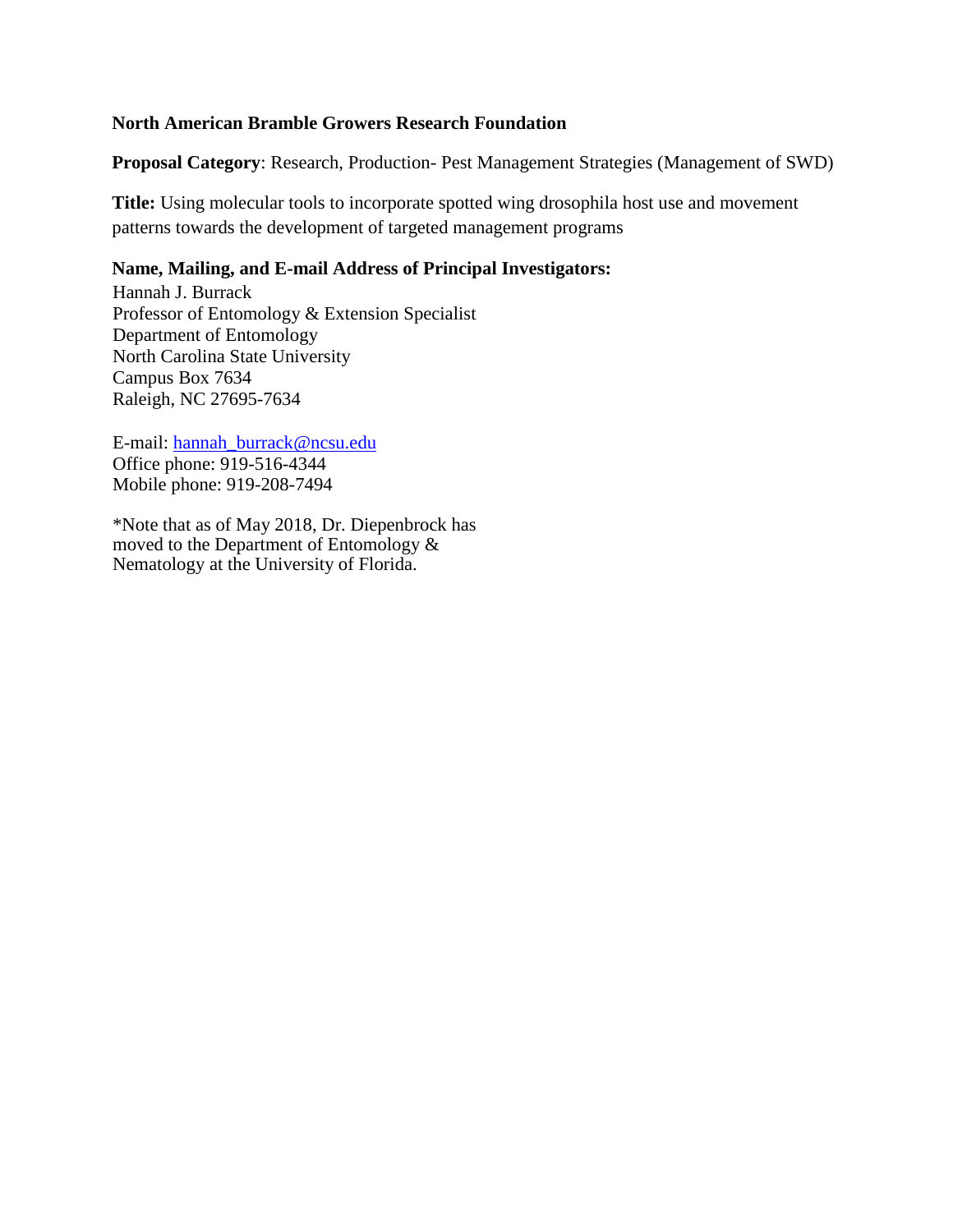#### **Final report**

*Drosophila suzukii* Matsumura, (spotted wing drosophila, SWD), is a polyphagous invasive pest of soft skinned fruits which has quickly spread throughout North America, Europe, and South America since its initial detection in California raspberries and cherries (Walsh et al. 2011, Calabria et al. 2012, Cini et al. 2014, Asplen et al. 2015). *D. suzukii* has caused significant losses in crop yield and quality throughout its introduced range, and annual loss potential in the United States alone has been estimated at over \$700 million annually (Bolda et al. 2010, Goodhue et al. 2011, Walsh et al. 2011, Cini et al. 2012, eFly Working Group 2012).

Recent studies have described *D. suzukii*'s wide potential host range, including both crops and non crop fruit (Lee et al. 2015, Poyet et al. 2015)*,* and have attempted to documented the movement of *D. suzukii* between natural habitats and commercial host crops using **indirect**  methods (Klick et al. 2014, Pelton et al. 2016, Swoboda Bhattarai 2017). It is clear from this work that non crop habitat plays an important role in crop host risk. Gut content analysis provides a method to determine **direct** relationships between *D. suzukii* and hosts, and determining how it may move between them. Improving our understanding of the local movement of *D. suzukii* can lead to improved biologically-based management methods.

Previous research has shown that *D. suzukii* is capable of reproducing using a wide variety of both crop and non crop hosts (Lee et al. 2011, Lee et al. 2015, Poyet et al. 2015). Members of our project team have demonstrated that flies developing in a non crop host (American pokeweed, *Phytolacca americana*) that co-occurs with cultivated blackberry are more likely to infest blackberry fruit than the wild host, suggesting that non crop plants may increase crop risk (Diepenbrock et al. 2016). Recent work has shown that early season *D. suzukii* prevalence is related to the abundance of wooded areas in one host crop (raspberries, Pelton et al. 2016) and that *D. suzukii* move between fields and neighboring natural habitats during the course of a day (blackberry, Swoboda Bhattarai 2017). These studies provide information about potential movement of *D. suzukii* into a crop field from a nearby habitat and suggest that non crop habitat influences crop risk, but they lack the resolution to describe how far adults move and if they move from a crop during the growing season, which is important in developing targeted management programs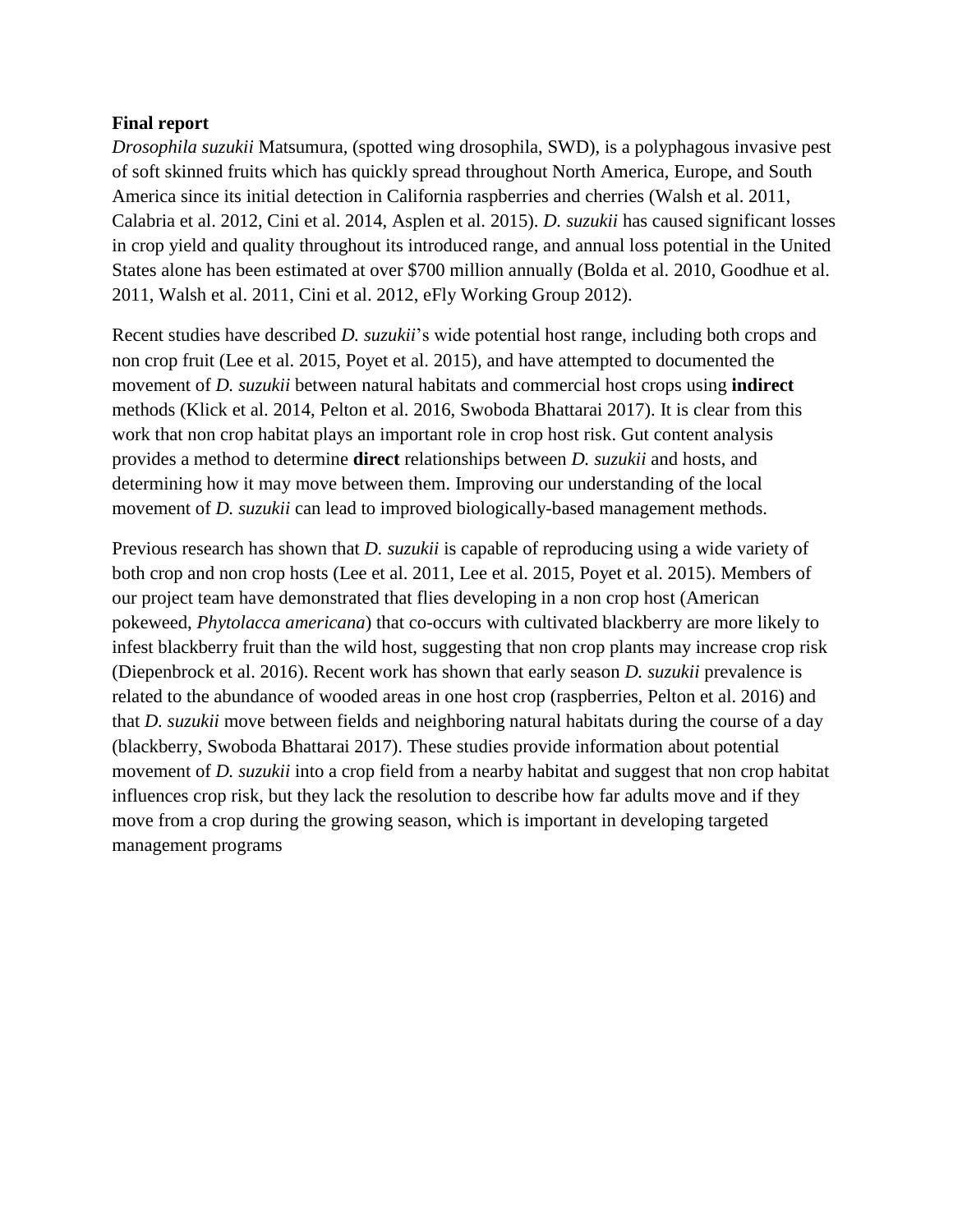*D. suzukii* are often not readily visible in crop fields unless fly populations are very large, and we do not know where they spend the majority of their time. Unlike other tools used to detect *in situ*  movement (e.g. mark-recapture with protein sprays), gut-content analysis ensures that the insects collected directly fed on/interacted with the crop of interest. Further, using gut content analysis allows flies to be collected several ways because the material detected will not wash off in liquid traps such as those most attractive to *D. suzukii*. Because DNA can be detected for several days post-consumption (preliminary data), we are confident the data we collect will inform our understanding of how flies move relative to available food resources.

Understanding local resource use is essential to developing effective pest management programs. Non crop habitat can provide refuge from in-crop pesticide applications (Rusch et al. 2010) and higher temperatures (Evans et al. 2017), and hosts present in non crop habitat can facilitate population growth (Lee et al. 2015, Poyet et al. 2015, Diepenbrock, et al. 2016). Insects may move between crop and non crop habitat frequently or they may move into crops when they become susceptible, spend the majority of their time there, and only return to non crop habitat post-harvest. Different use patterns suggest different management tactics for mobile crop pests.

Given the high value of berry and tree fruit crops and the risk posed by *D. suzukii* damage, the current reliance on pesticides as their primary management tool (Isaacs et al. 2013, Diepenbrock et al. 2016, 2017) and the demonstrated influence of natural habitats (Pelton et al. 2016, Swoboda Bhattarai 2017), it is necessary to develop tools that further enable researchers and IPM practitioners to understand the ecology of this polyphagous, highly mobile pest. The use of qPCR for gut content analysis will enable us to decipher local patterns of movement that can be

incorporated into effective integrated pest management programs.

#### *Progress to date*

Molecular gut content has been widely used to study predatory insects (Sheppard and Harwood 2005) but to date has never been applied to plant feeding insects in the field with the goal of improving pest management practices. We are confident that this powerful tool can be used to aid in tracking the local movement of *D. suzukii* and enhance management recommendations. To date, we have tested published fruit-specific DNA primers and primers for an internal DNA extraction control specific to *D. suzukii.* We have identified a pair of primers that consistently amplify strawberry (*Fragaria sp*.) DNA (Fig. 1A; via Dong *et al.*, 2015) and primers for *D. suzukii* (Fig. 1B; via Dhami and Kumarasinghe, 2014). Using quantitative PCR



Figure 1: Melt curve plots for *D. suzukii* (A) and strawberry (B) DNA from qPCR amplification and melt curve analysis. Specific temperatures (A, B, C) enable differentiation of amplified product.